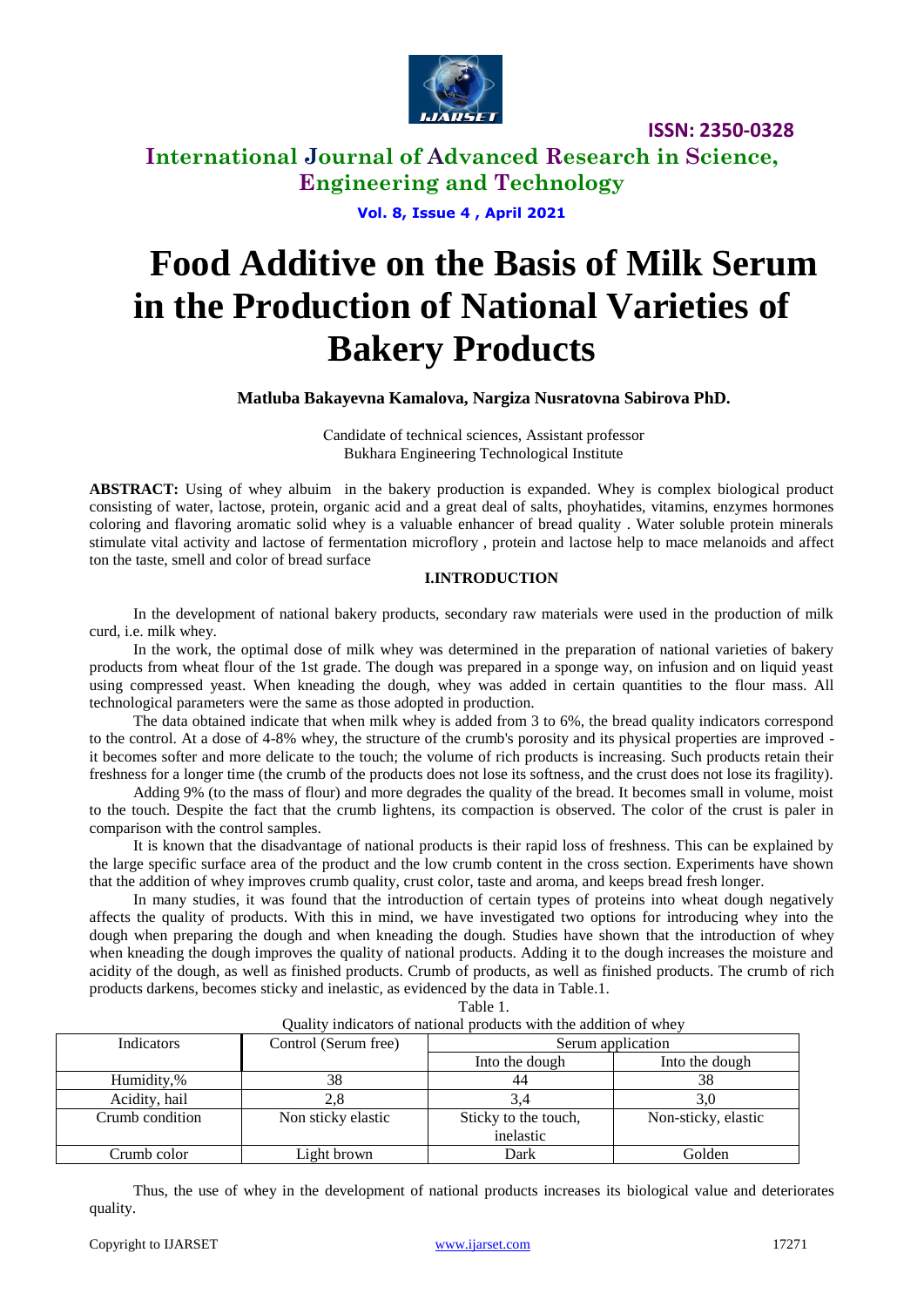

### **International Journal of Advanced Research in Science, Engineering and Technology**

### **Vol. 8, Issue 4 , April 2021**

The optimal dose of whey in the production of cakes from 1-grade wheat flour is 4-8% by weight of flour. Adding it in large quantities degrades the quality of the products. With the sponge method of dough management, it is advisable to add whey when kneading the dough.

On the basis of research, we have developed a new type of national varieties of Uzbek flat cakes, high-protein butter cakes, characterized by a high content of essential amino acids. The content of whey in it is 6% by weight of flour. This saves 2 kg of flour for every 100 kg.

To improve the quality of wheat products, tea leaves are used, which contain well-coated starch. Such starch is easily saccharified and undergoes syneresis relatively slowly.

Numerous types of infusions can be summarized as follows: saccharified, unsugared, salted, fermented.

Typical ratios of flour and water in a brew are 1: 2 or 1: 3. Sugared infusions are obtained by saccharifying the brewed flour with its own amylolytic enzymes, or by adding active white malt to the infusion.

The purpose of saccharification of the leaven is to accumulate the maximum amount of sugars in it. It was believed that the addition of such a brew could correspondingly increase the sugar content of the bread. The addition of active white malt accelerates the saccharification of the brew. However, both sugared and non-sugared breads contain almost the same amount of sugars. Saccharification of tea leaves complicates the process of their preparation. Therefore, saccharification of tea leaves can be considered unnecessary in terms of increasing the sugar content in bread.

Unsweetened wheat brew is prepared for 5-10% of flour from its total amount. Immediately after brewing, the thoroughly mixed brew mass is cooled to about 350C and used to prepare a dough or dough. The step of saccharification of the infusion, i.e. keeping the infusion for several hours at the optimum temperature for saccharification is excluded in this case.

Salty infusions differ from the usual ones in that the flour is brewed not with water, but with a salt solution heated to a boil, which is prepared using all the salt intended for a given amount of dough.

Fermented or fermented brews are obtained by fermentation after cooling with pressed or liquid yeast, lactic acid bacteria or simply ripe dough. Such fermentation could be considered not as the last phase in the brew preparation process, but as the first phase in the brewing dough preparation. When using compressed yeast for fermentation of the brew, it is recommended to add 0.8-1.0% of the total amount of flour to the dough and add it to the brew cooled to 30- 320C. It is recommended that the brewing fermentation process be carried out for 3-3.5 hours. After that, the dough is prepared in a safe way. Fermented brew in this case can be considered as a kind of "dough" or "activation phase of compressed yeast."

The use of all types of infusions improves the physical properties of the dough.

 When choosing infusions to improve the quality of cakes, we proceeded from the fact that in the process of short-term baking of products, a significant part of the starch does not have time to gelatinize, which cannot affect the physicochemical properties of the crumb. The introduction of a part of the flour in the form of a brew, in which the starch is completely gelatinized, improving the properties of the crumb and the quality of the bread as a whole.

For the preparation of saccharified tea leaves, 10% of wheat flour was taken from the total amount used to prepare the dough and two times the amount of water in relation to the weight of the brewed flour. To obtain a homogeneous infusion without lumps, the flour was first mixed with about one third of the water (at a temperature of 50-800C) intended for brewing. The remaining two-thirds of water (at a temperature of 98-990C) was poured into this uniformly mixed mass with continuous stirring. Then the brew was cooled to a temperature of 28-300C. During this time, the saccharification of the infusion took place.

The whey brew was prepared in the same way as the saccharified brew. The only difference is that part of the water used for the preparation of the infusion was replaced with whey.

 The prepared infusions were added to the dough during kneading. The recipe and mode of preparation of infusions and dough are shown in table No. 2

| Recipe and cooking mode for dough for tortillas on various infusions (based on 500 g of flour). |       |         |           |       |       |                |
|-------------------------------------------------------------------------------------------------|-------|---------|-----------|-------|-------|----------------|
| Name of raw materials,                                                                          | Unit. | Welding |           |       | Dough | Test           |
| semi-finished products and                                                                      |       | Candied | Fermented | Serum |       |                |
| parameters                                                                                      |       |         |           |       |       |                |
|                                                                                                 |       |         |           |       |       |                |
|                                                                                                 |       |         |           |       |       |                |
| Flour                                                                                           |       | 50      | 50        | 50    | 250   | 200            |
| Water                                                                                           |       | 100     | 100       |       | 170   | By calculation |
| Salt                                                                                            |       |         |           |       |       |                |

Table 2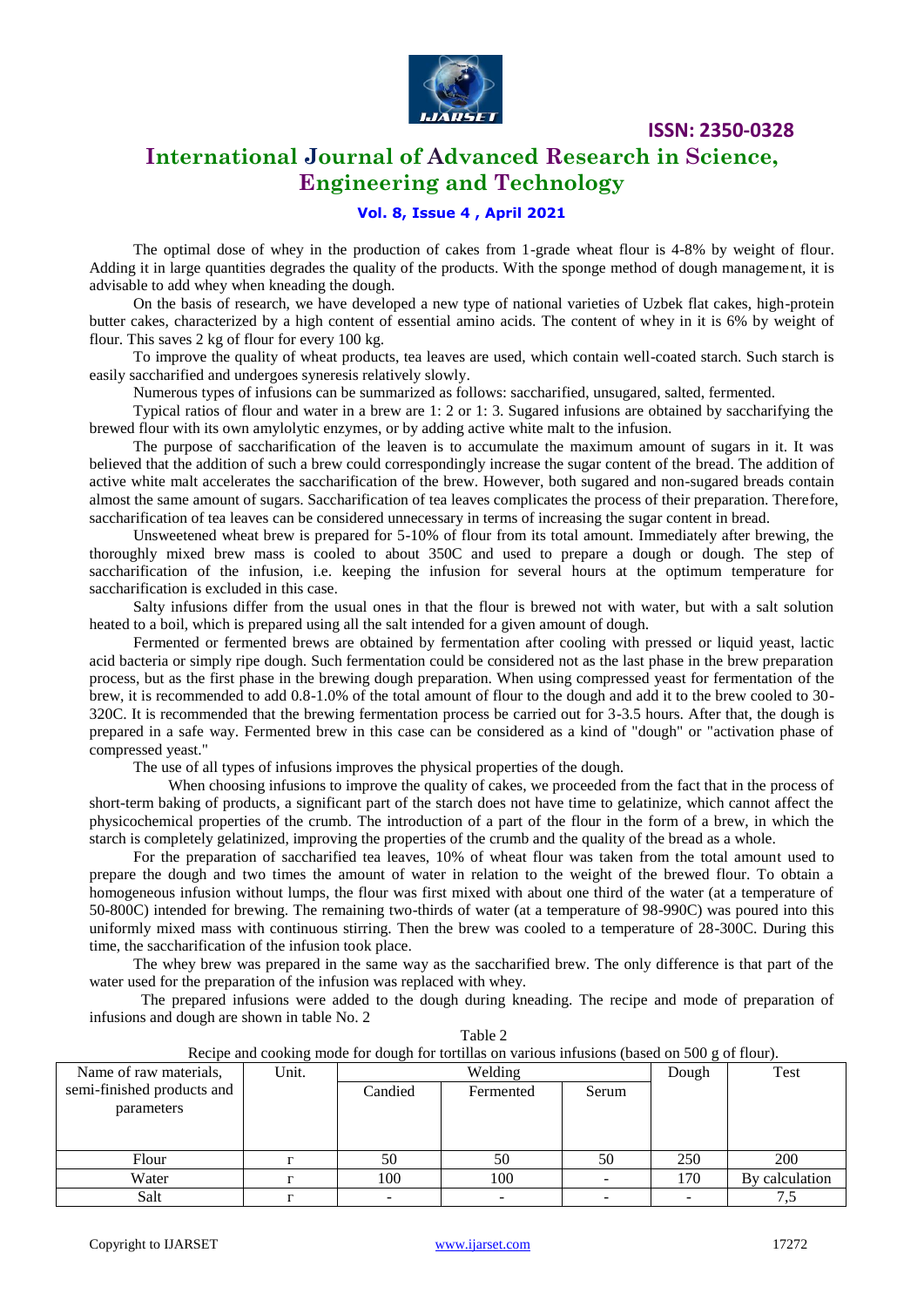

### **International Journal of Advanced Research in Science, Engineering and Technology**

### **Vol. 8, Issue 4 , April 2021**

| Serum                    |                  |    |     |    |     |    |
|--------------------------|------------------|----|-----|----|-----|----|
| Welding                  |                  |    |     |    |     |    |
| Dough                    |                  |    |     |    |     |    |
| Humidity                 | $\%$             | 71 |     |    | 44  | ∸∠ |
| Acidity                  |                  |    | . . |    | 3.U |    |
| Temperature              |                  |    | 32  | 32 | 30  | 20 |
| Duration of fermentation | $\bullet$<br>min |    |     |    | 180 | 40 |

The fermented dough was divided into pieces weighing 400 g, laid on sheets and placed in a thermostat at a temperature of 37  $\degree$  C to allow the dough pieces to stand. Proofing lasted 35-40 minutes. After proofing, the dough was molded by hand and a Chekish pattern was applied in the middle thin part of it. The preforms were laid on the bottom of the oven. Baking lasted 15 minutes at a temperature of 235-2500C. After removing the hot products from the oven, the amount of baking was determined. (1)

In 16 hours after baking, the quality of national pastry products was determined by physical and chemical indicators. Organoleptically assessed: surface, appearance, shape, state of porosity and scored on a 100 point system. From physicochemical indicators were determined: the volume of products, acidity, humidity, specific volume, as well as the amount of shrinkage.

The experiments were carried out in five repetitions on a flour sample.

Consideration of the data indicates that all types of infusions improve both organoleptic and physicochemical indicators of the quality of cakes. The amount of sugars in the infused bread is significantly higher than that of the control samples without the infusion. As a result, the crust of the prototypes was colored more intensely, and the surface of the products was even without cracks and explosions.

The infused lozenge samples had a well-loosened, more elastic and tender crumb compared to the control sample, as evidenced by the results of the scoring. The reason for the improvement in the physicochemical properties of the brewed crumb is evidently the increased ability of the dough to colloidly bind water and the thermal effect of brewing on the protein substances of the flour. (2)

The most pronounced taste and aroma were found in cakes prepared with infusions, whey and fermented infusions. The sweet-brewed cakes had a pleasant sweetish taste. Samples of infused flat cakes received the maximum (15 points) rating for taste and aroma. The cakes prepared with the addition of infusions have a specific volume of 1.92-2.23 cm / g, which is 12-28% higher than that of the control sample.

Thus, the introduction of infusions in the preparation of tortillas improves most of the indicators, and hence the quality of the bread in general. This is evidenced by the sum of points for all organoleptically determined indicators: the prototypes of the cakes were evaluated by 89.5 points, 12.5 points more than the control samples of cakes prepared without adding infusions. It should be noted that infused cakes retain their freshness for a long time, i.e. slowly grow stale, which is an important factor in the hot climate of Bukhara.

The use of tea leaves on an industrial scale should contribute to a noticeable improvement in the quality of Uzbek butter and simple flat cakes, the most important food product of the republic's population.

Liquid yeast is usually understood as a semi-finished product prepared according to the rational scheme proposed by A.I. Ostrovsky. At the first stage, this scheme provides for the fermentation of water-based brewing at 48-  $54^{\circ}$ C with thermophilic lactic acid bacteria, at the second stage the fermented mash with a high lactic acid content, cooled to  $28-30^{\circ}$ C, is used in another container as a breeding medium for reproduction in it. yeast.

To prepare the fermented mash, saccharified flour brewing  $(1: 4)$ , pre-cooled to  $52-54^{\circ}$ C, is used. A prepropagated pure culture of Delbrück thermophilic lactic acid bacteria is introduced into this infusion. During 12-14 hours of fermentation at a mash temperature of  $48-54^{\circ}$ C, Delbrück bacteria multiply in it sufficiently and at the same time a sufficient amount of lactic acid accumulates. The acidity of the mash reaches approximately 10 N. The sour mash is ready to be used as a nutrient medium for separately running liquid yeast.

For this, part of the sour mash is cooled down to  $28-30^{\circ}$ C by dilution with cold water, after which it is pumped into a yeast vat, where the propagated pure yeast culture is introduced into it. (3) The mash is filled with the appropriate amount of brew. In about 8 hours, a sufficient number of fermentative yeast cells accumulate in a yeast vat, periodically refilled with sour mash, and the liquid yeast is ready for use. A part (say 25%) of ready-made liquid yeast is selected for making a dough or dough. After that, a corresponding amount of sour mash is pumped into the yeast vat, cooled to  $28-30^0C$ .